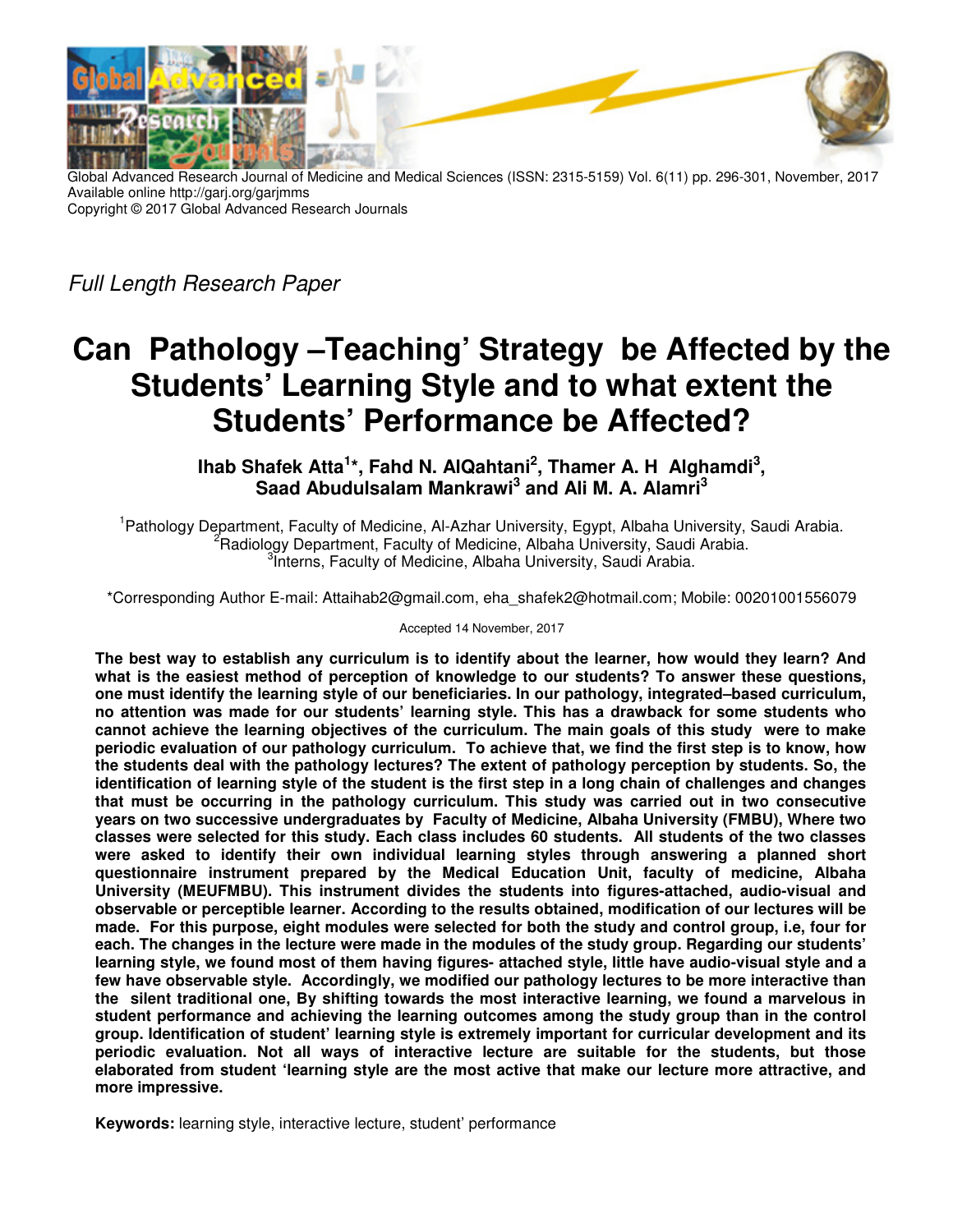## **INTRODUCTION**

In 2011, development of our pathology' curriculum of Faculty of Medicine, Albaha university (FMBU) had been done. Two questions have been evoked, Does our pathology' curriculum to give attention towards students' learning style? Is the learning style compatible with the teaching style and strategies? These questions have to be answered and many explanations are needed. The importance of identification of learning style comes from, how to deliver the knowledge in a simple and clear-cut approach that is matched with the student' understanding. As we noticed some students prefer atlas and illustrated textbook, other prefer watching videos, and others prefer the written formula, we have been motivated to identify our students' learning style. We reviewed many learning style instruments to keep one suitable for our students, but we found most of them are so complicated and not free for research.

A learning style is the process of educating conscientious to an individual that is supposed to allocate that individual to learn best. The idea of learning styles is a somewhat unsupported presumption of the observation that most people have a particular types of interactions when it comes to learning (Stahl, 2002).

Campbell (Campbell, 1991) reviewed 32 instruments for measuring learning style preferences. Some of these instruments are free and some are not. Some can be self-administered, but trained personnel must administer others. Coffield et al, (Coffield et al., 2004) have extensively reviewed the learning styles literature, evaluated the major learning style models and discussed the implications for practice. They identified 71 learning models and instruments and categorized 13 of these as major models. Despite this large number of instruments there are many criticisms towards these instruments (Hawk and Shah, 2007).

The main goals and objectives of this study were to make periodic evaluation of our pathology curriculum. To achieve that, we find the first step is to know, how the students deal with the pathology lectures? The extent of pathology perception by students. So, the identification of learning style of the student is the first step in a long chain of challenges and changes that must be occurring in the pathology curriculum. The students' learning style acts as a nucleus for adjustment of pathology teaching. According to the results obtained, modification of some teaching tools and strategies will be done in serious starting by the judgment of lecture to match with students' learning style.

### **MATERIAL AND METHODS**

This study was carried out in two consecutive years on two successive undergraduates by faculty of medicine, Albaha University (FMBU). Where two classes were

selected for this study, the  $1<sup>st</sup>$  class incriminated in the study was second semester of grade II (level V) during the year 2014, and ended with the first semester of grade VI (level 7) in the year of 2016. The  $2^{nd}$  class started with the  $2^{nd}$  semester of 2015 and ended with  $1^{st}$  semester of grade VI by the year of 2017. Each class includes 60 students. All students of the two classes were asked to identify their own individual learning styles through answering the short questionnaire instruments prepared by the medical education unit, faculty of medicine, Albaha University. The questionnaire is simple and its results will divide the students into figures attached, audiovisual attached, and observable or perceptible learner. The figures-attached is the student who learns more by seeing figures and graphs. The audio-visual attached is the person who learns more by attaching video, tubes, scientific conferences, the observable or perceptible learner who does more practice, prefer writing a notice, summarize, etc…. Analysis of data from the questionnaire was done and according to the results obtained, one of the teaching tools, lecture, will be modified.

As our curriculum is integrated-based which include vertical and horizontal type of integration, for each class, eight vertical modules were selected for both the study and control group i.e. four for each.

The modules selected for the study group were; a respiratory system module for level IV, musculoskeletal system module for level V, nervous system and special sense for level VI, and basic radiology module for level VII. The modules selected for the control group were; cardiovascular system module for level IV, gastrointestinal system module for level V, reproductive system for level VI, and laboratory medicine module for level VII.

These selected modules were vertical modules in which the students end the module and start new one, to put in mind the same students of both the study and control modules are implemented in the study.

Modification of pathology lectures was done on the selected modules for the study group of the two classes. The modification was in the form of incrimination of more illustrated figures, histopathological photomicrograph, radiographs, as well as videos that highlight more about the procedures and pathogenesis of the diseases that become more dynamic with addition with audio aids. For the control group, the lectures were more traditional containing less figures and more written words.

According to the blueprint of modules, the weight of pathology questions was estimated and so number of pathology questions in each module either study or control modules were accurately calculated. The pathology questions and answers for all the study modules were collected as one block and a total mark for each student was given according to his right answers.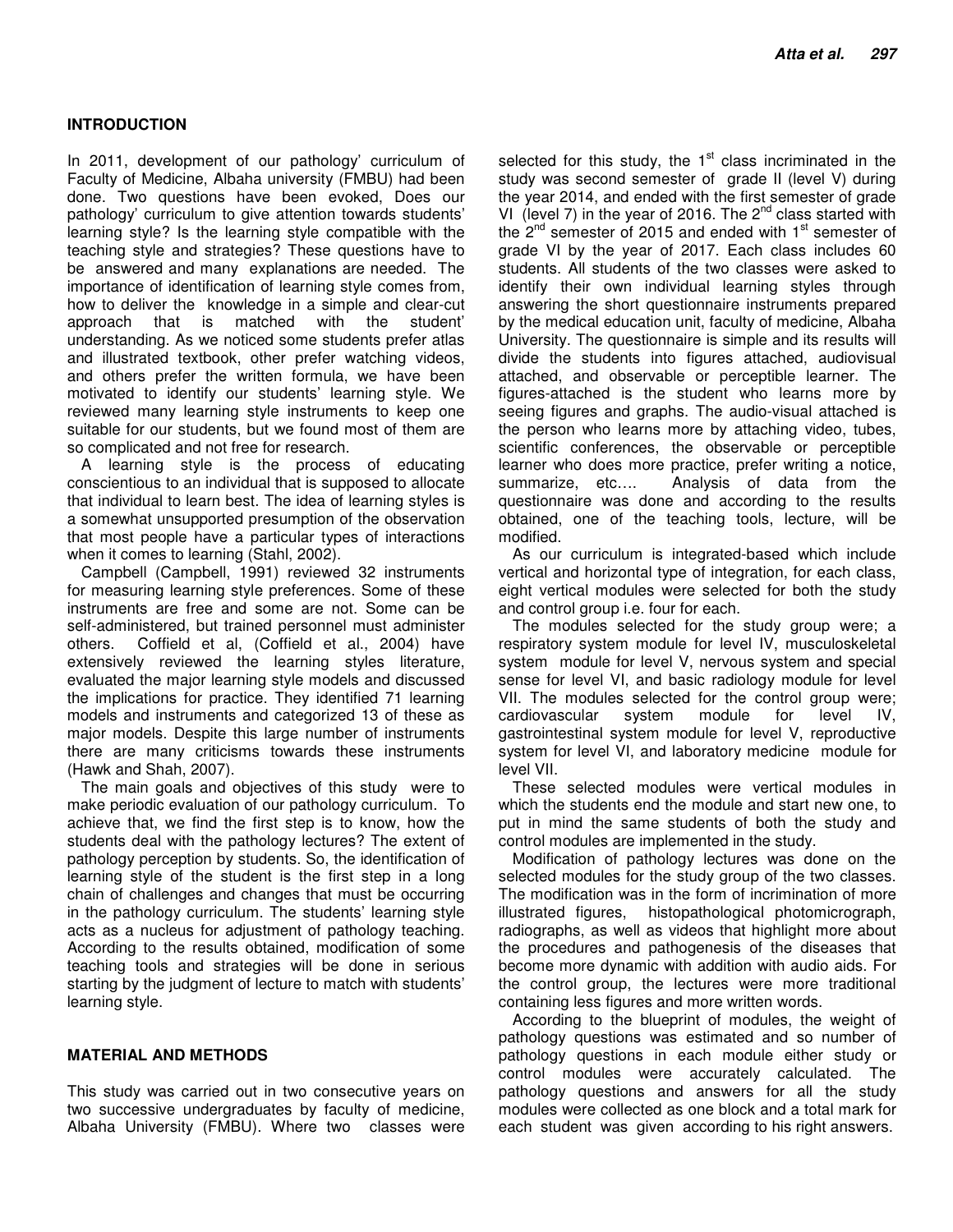

**Graph 1.** Graph showing the distribution of students relative to their learning styles.

Table 1. No. of Pathology Questions distributed in the study module group

| <b>Module</b>                    | Level | No. of pathology Q. |
|----------------------------------|-------|---------------------|
| Respiratory                      | 4     | 16                  |
| Musculoskeletal                  | 5     | 20                  |
| Nervous system and special sense | 6     | 18                  |
| Basic imaging module             |       | 6                   |
| Total                            |       | 60                  |

**Table 2.** Distribution of students according to their degrees in the study group

|                            | 55-60     | 50-54 | 45-49   | 40-44   | 35-39     | 30-34     | $25 - 29$ | 24 >   | Total |
|----------------------------|-----------|-------|---------|---------|-----------|-----------|-----------|--------|-------|
| No.<br>of students<br>- ot | 5         | 12    | 14      | 16      | 4         |           |           |        | 60    |
| the 1 <sup>st</sup> class  | $(8.3\%)$ | (20%) | (23.3%) | (26.7%) | $(6.7\%)$ | (5%)      | (5%)      | (5%)   |       |
| No.<br>of students<br>0t   | 8         | 9     | 13      | 16      | 5         | 4         |           |        | 60    |
| the $2^{nd}$<br>class      | (13.3%)   | (15%) | (21.7)  | (26.7%) | $(8.3\%)$ | $(6.7\%)$ | (5%)      | (3.3%) |       |
| Total                      | 13        | 21    | 27      | 32      | 9         |           | 6         | 5      | 120   |

The same was done for control modules. Accordingly, we stand on the pathology grade for each student in the both groups. The modules selected for both groups have the same number of pathology questions, the same study level in parallel, and the students are the same. All modules are arranged vertically, so the same students will be transferred to the upcoming one. The pathology lectures in the both groups are prepared by all pathology staff members, so all members have the same mode of the delivery of knowledge to the students as well as the same teaching style to a large extent. All the pathology' questions applied for both groups have the same level of depth of knowledge.

### **RESULTS**

This study was carried out on two classes, each class contain 60 students, each student received the organized learning style questionnaire and the following results were obtained: for the  $1<sup>st</sup>$  class; 45 students (75%) were figures-attached learner, 10 students (16.6%) were audio-visual and 5 students (8.3%) were observable or perceptible learner. For the  $2^{nd'}$  class; 49 students (81.6%) were visual learner, 7 students (11.7%) were audio-visual and 4 students (6.7%) were observable or perceptible learner (Graph 1).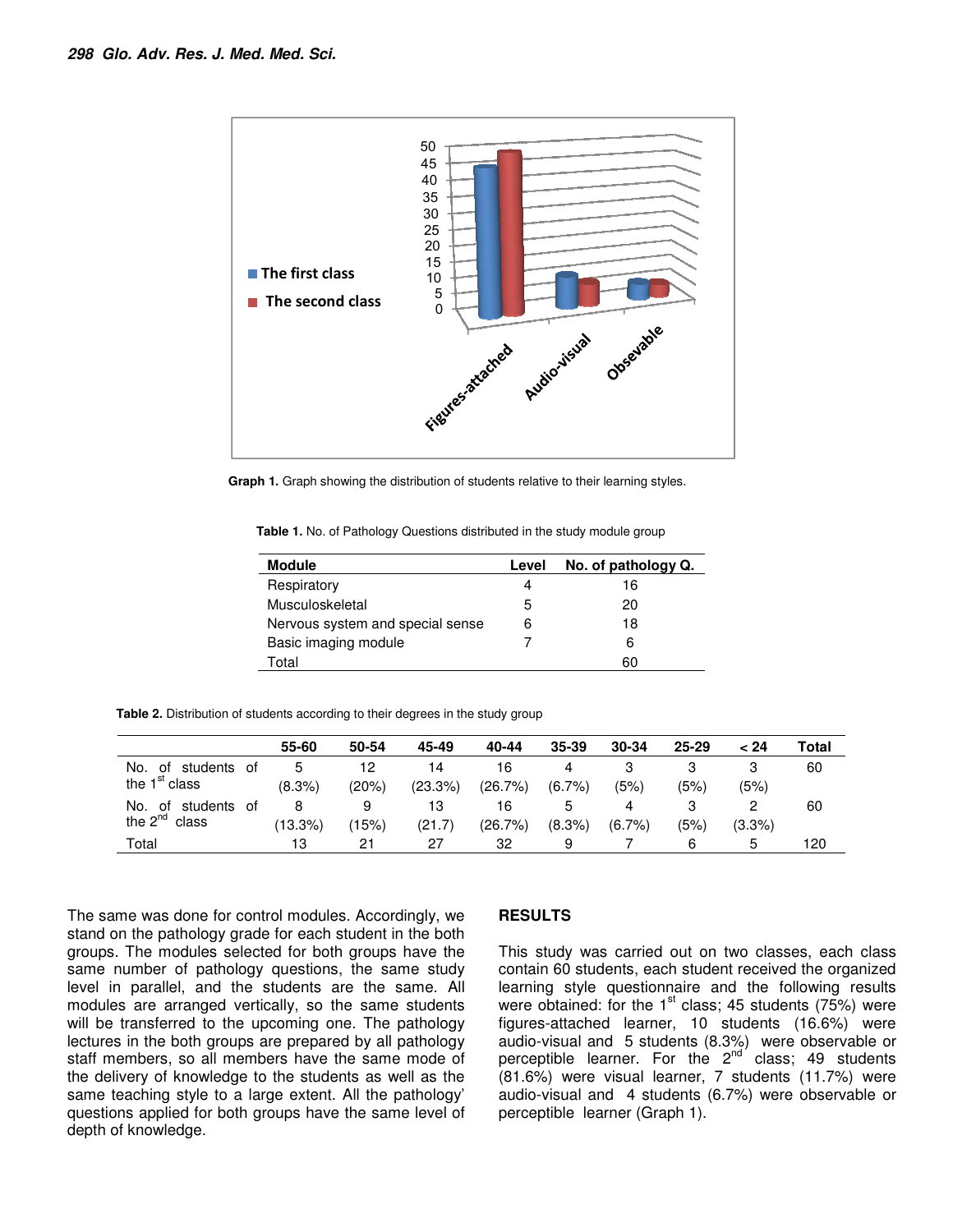| <b>Module</b>       | Level | No. of pathology Q. |
|---------------------|-------|---------------------|
| Cardiovascular      |       | 12                  |
| Gastrointestinal    | 5     | 16                  |
| Reproductive        | 6     | 14                  |
| Laboratory medicine |       | 18                  |
| Total               |       | 60                  |

**Table 3.** No. of Pathology Questions distributed in the control module group

**Table 4.** Distribution of students according to their degrees in the control group

|                            | 55-60  | 50-54   | 45-49   | 40-44   | $35 - 39$ | 30-34 | $25 - 29$ | 24 >      | Total |
|----------------------------|--------|---------|---------|---------|-----------|-------|-----------|-----------|-------|
| No.<br>of students<br>. of |        | 10      |         | 15      |           |       |           |           | 60    |
| the $1st$ class            | (5%)   | (16.7%) | (28.3%) | (25%)   | $(8.3\%)$ | (5%)  | $(3.3\%)$ | $(8.3\%)$ |       |
| No.<br>of students<br>0f   |        |         | 18      | 19      |           |       | 3         |           | 60    |
| the $2^{nd}$<br>class      | (3.3%) | (13.3%) | (30%)   | (31.7%) | (5%)      | (6.7% | (5%)      | (5%)      |       |
| Total                      | h.     | 18      | 35      | 34      | 8         |       | b         |           |       |



**Graph 2.** Graph reflects the comparison between the degree of the students of both classes between the study and control group.

According to these results, modification of lectures was done in the study module group only, no changes occur in the modules of the control group.

I: The modules, study group II: The modules, control group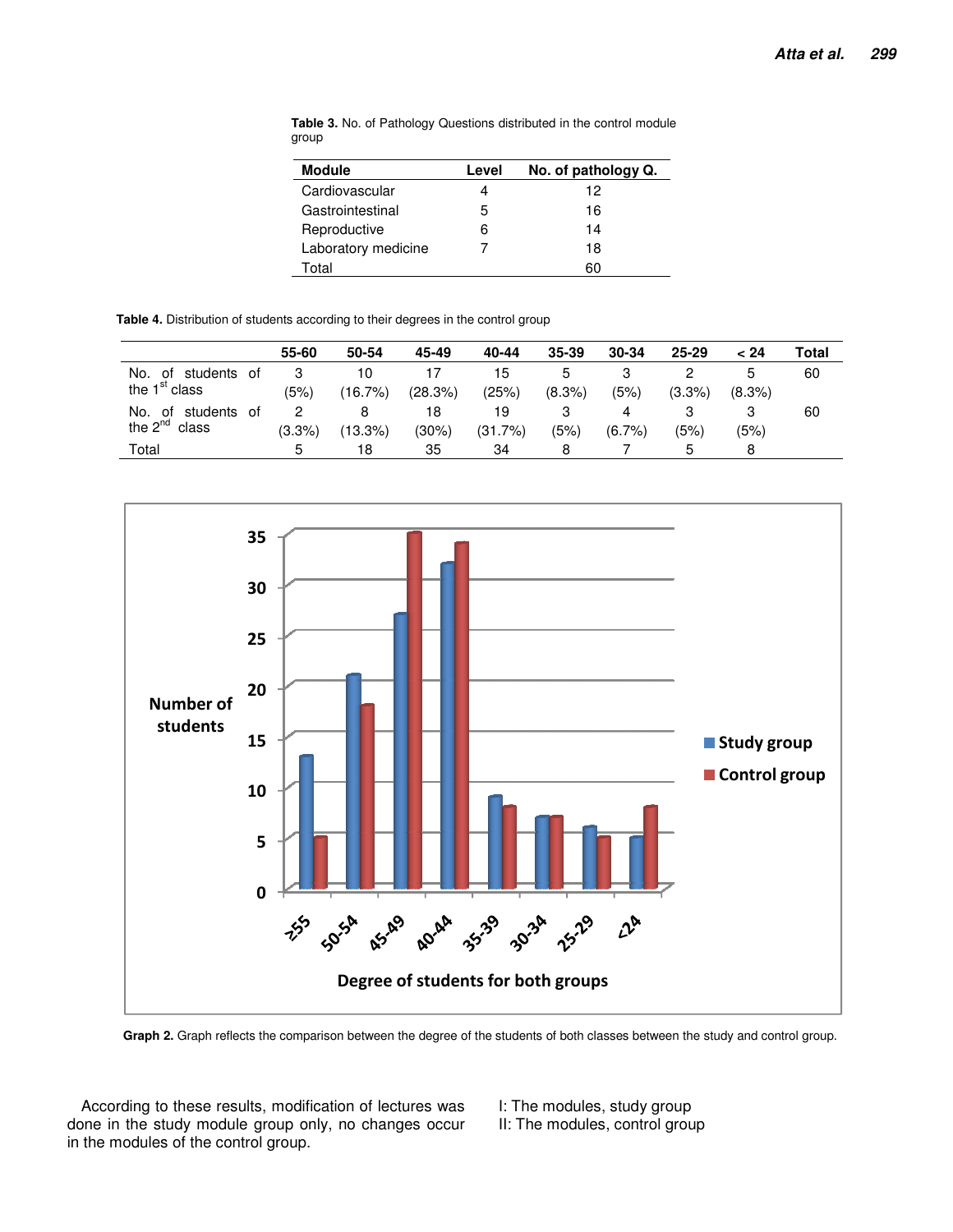#### **DISCUSSION**

The best way to establish any curriculum is to identify about the learner, how would they learn? And what is the easiest method of perception of knowledge to our students? To answer these questions, one must identify the learning style of our beneficiaries. In our pathology, integrated –based curriculum, no attention was made for our students learning style, this has a drawback for some students who cannot achieve the learning objectives of the curriculum. As our curriculum must be periodically reevaluated, one of our strategy is to identify the learning style of our student to stand on the pro and cons of teaching tools that our staff used. So, the planned questionnaire instrument was elicited. This instrument divides the students into figures attached, audio-visual and observable or perceptible learner.

Regarding our students' learning style, we found most of them having figures- attached style, little have audiovisual style and a few have observable style (Graph 1). Consequently, we modified our pathology lectures to be more interactive than the silent traditional one. Accordingly, we utilized a one of the advantages of learning style which is making a paradigm shift towards more attractive interactive teaching method. By shifting towards more interactive learning, we found a marvelous response in the student performance and achieving the learning outcomes as seen in tables and figures which demonstrate the degree of students in both the study and control group (Table1-4), (Graph 2).

What are the changes that have been done in our pathology lectures to be more attractive to our students? Many of the changes were done to match with the students' style. First, all PowerPoint slides contain illustrative impressive figures or graph form and less written words. Second; participation of the students, i.e. all students were asked to give comments on what they see. Third: some videos and clip that simplify the learning objectives and match with audio-visual students were introduced. Fourth: asking the students to draw some figures that translate their understanding the objectives, this match with the students who are of observable style. Fifth, Some students was asked to give periodic summaries every 10 minutes. Sixth; Short Multiple Choice Questions at the end of lecture was introduced to provide feedback about student understanding. All these changes make our lectures more interactive and the lecture is being transformed into student-centered lecture instead of a tutor or instructor-based. Several changes on traditional lecture are recommended by other authors (Kimmel, 1992; Kumar, 2003; Hardy and Key, 2007), but according to our students' learning style, we selected what is the suitable for them.

It is documented that amplified student participation shows the way to change in attitude and learning outcomes (Nasmith and Steinert, 2001; Berg et al., 2003). This is compatible with what we noticed in the enhancement of student performance in the study group than in the control group, Butler (Butler, 1992) has shown that students who are actively involved in the learning activity will learn more than students who are passive recipients of knowledge. Pajares (Pajares, 1996) found that Interactive lectures draw attention to common fallacies apprehended by the students and give confidence to students to question and thus increases self efficacy of student which is linked to their academic achievements.

We noticed that the attendance of students has improved. This is matched with positive data obtained by Maloney, and Lally (Maloney and Lally, 1998). The interactive lectures has many benefits as it diminish the repetitiveness of the passive learning (Modell,1996), allow for discussion (Rao and DiCarlo, 2000), augment the students' level of understanding and their apitude to create and integrate material (Rao and DiCarlo, 2001), and amplify the educational value of the lecture time (Goldberg et al., 2006).

#### **CONCLUSION**

Identification of student' learning style is extremely important for curricular development and its periodic evaluation. Not all ways of interactive lecture are suitable for the students, but those elaborated from student 'learning style are the most active that make our lecture more attractive, and more impressive. This will aid to a large extent to achieve our learning goals and objectives and improvement the student' performance. If we cannot use learning style. We can use use of multi-modal teaching strategies created a learning environment in which a student's learning style did not affect the student's course grade.

#### **REFERENCES**

- Berg CA, Bergendahl VC, Lundberg BK (2003). Benefiting from openended experiment? A comparison of attitudes to, and outcomes of, an expository versus an open-inquiry version of the same experiment. Int. J. Sci. Educ. 25: 351-372.
- Butler JA (1992). Use of teaching methods within the lecture format. Med. Teacher. 14: 11-25.
- Campbell BJ (1991). Planning for a student learning style. J. Educ. Bus. 66(6): 356-359.
- Coffield F, Moseley D, Hall E, Ecclestone K (2004). Learning styles and pedagogy in post-16 learning: A systematic and critical review. London: Learning & Skills Research Centre.